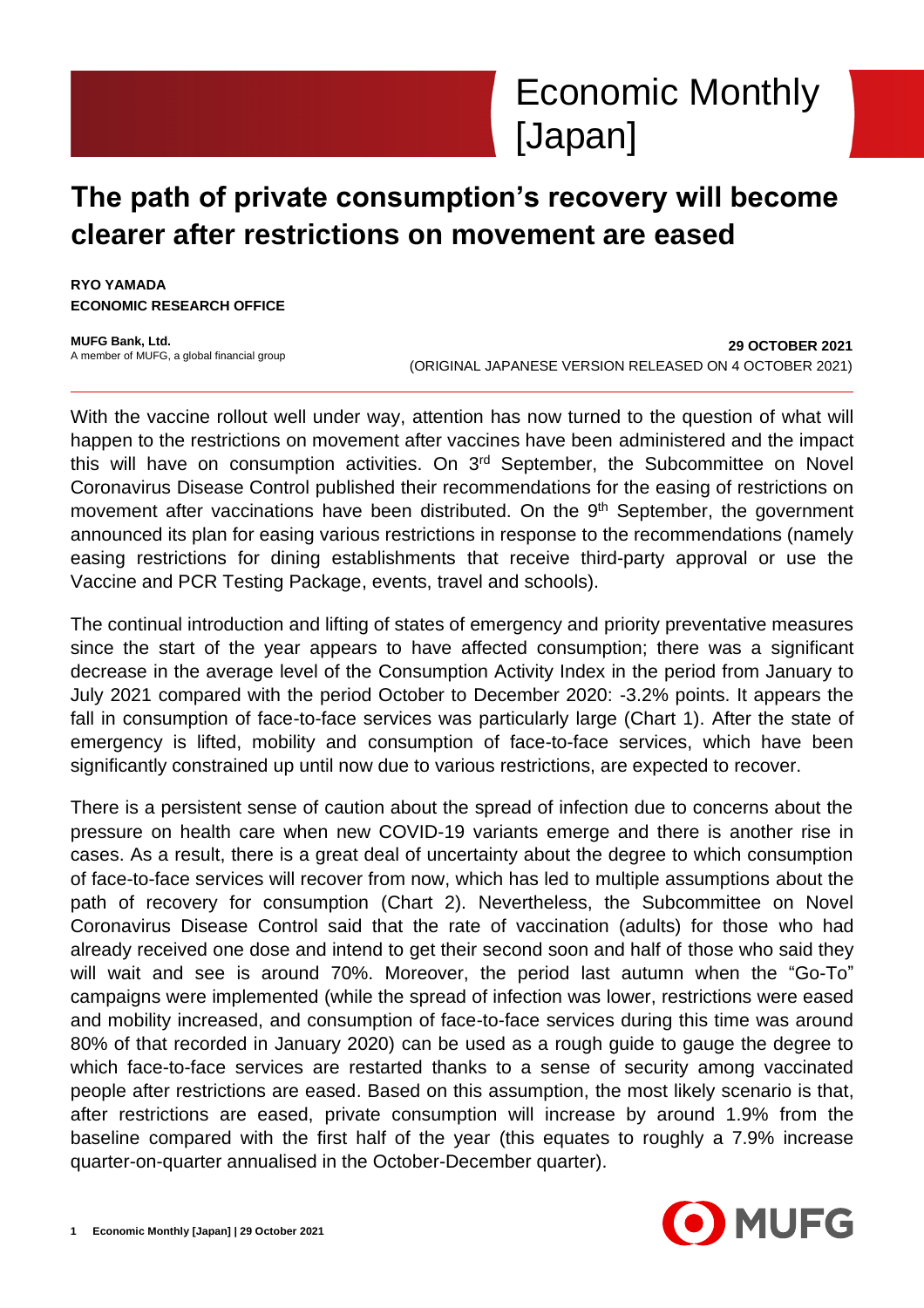Even in Japan, where it seems consumption has been slow to pick up, it appears the trend of recovery will finally become clearer. However, taking into account the possibility that waves of infection can occur after vaccination, both the easing and lifting of various restrictions one by one alongside medical developments that foster a sense of security for consumers (e.g. strengthening health care systems and the development and distribution of treatments that are easy to administer) will be important in achieving further recovery of consumption.



Note 1. "Mobility" is a monthly average of the median for "retail and recreation", "grocery and pharmacy" and "transit stations"

2."Consumption of face-to-face services" and "consumption of non-Economic Research Office which make up the Consumption Activity Index and are seasonally adjusted

Source: Bank of Japan, Google, MUFG Bank Economic Research Office

| Chart 2: Estimated Upward Pressure on Consumption |  |
|---------------------------------------------------|--|
| from Easing of Restrictions on Movement           |  |



Note: Premise of estimate is face-to-face consumption of the fully vaccinated will recover to 70~90% of the levels in Jan 2020, that of those not vaccinated will remain at the level it was in May 2021 - its most recent low point. Upward pressure is the estimated increase in private consumption from the amount forecast in the first half of FY2021

Source: Cabinet Office, Bank of Japan, MUFG Bank Economic Research Office

Translated by Elizabeth Foster

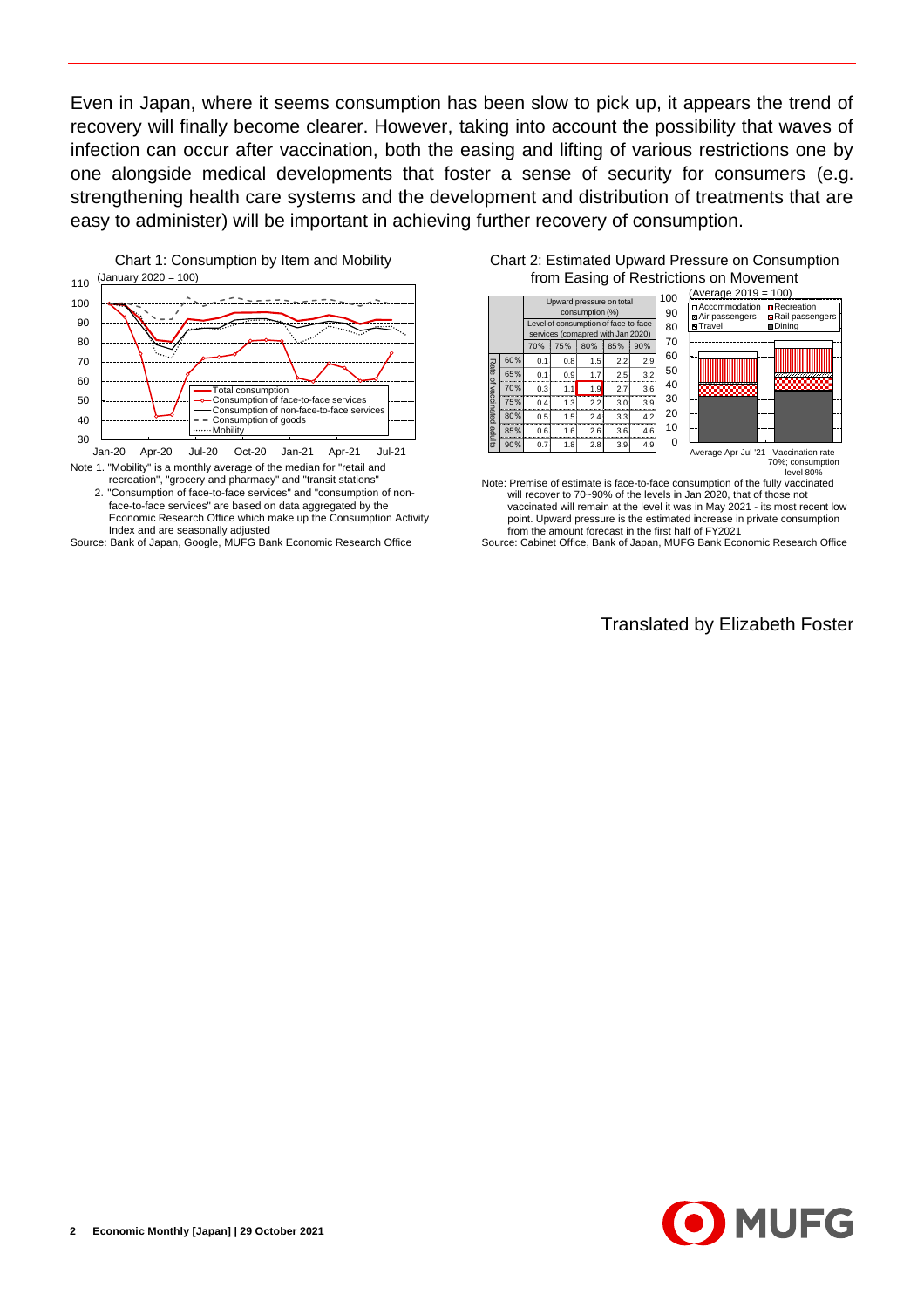## MAIN ECONOMIC AND FINANCIAL INDICATORS (JAPAN)

|                                                                                                          | MAIN ECONOMIC AND FINANCIAL INDICATORS (JAPAN) |           |                    |                    |                  |                    |                    |                  |                    |                    |  |  |
|----------------------------------------------------------------------------------------------------------|------------------------------------------------|-----------|--------------------|--------------------|------------------|--------------------|--------------------|------------------|--------------------|--------------------|--|--|
| 1. Main Economic Indicators                                                                              |                                                |           |                    |                    |                  |                    |                    |                  |                    |                    |  |  |
|                                                                                                          | Fiscal                                         | Fiscal    | 2020               | 2021               |                  |                    |                    | 2021             |                    | As of Oct. 4, 2021 |  |  |
|                                                                                                          | 2019                                           | 2020      | 4Q                 | 1Q                 | 2Q               | <b>APR</b>         | MAY                | <b>JUN</b>       | JUL                | AUG                |  |  |
| Real GDP Growth Rate <% changes from                                                                     | $-0.5$                                         | $-4.4$    | 11.9               | $-4.2$             | 1.9              | $***$              | $***$              | $***$            | $***$              | ***                |  |  |
| previous period at SA annual rate>                                                                       |                                                |           | $(-0.9)$           | $(-1.3)$           | (7.6)            |                    |                    |                  |                    |                    |  |  |
| Industrial Production Index<br>Production                                                                | $-3.8$                                         | $-9.5$    | 5.7<br>$(-3.5)$    | 2.9<br>$(-1.0)$    | 1.1<br>(19.9)    | 2.9<br>(15.8)      | $-6.5$<br>(21.1)   | 6.5<br>(23.0)    | $-1.5$<br>(11.6)   | $-3.2$<br>(9.3)    |  |  |
| Shipments                                                                                                | $-3.6$                                         | $-9.8$    | 5.9                | 2.0                | 0.7              | 3.1                | $-5.5$             | 4.8              | $-0.3$             | $-3.8$             |  |  |
|                                                                                                          |                                                |           | $(-3.5)$           | $(-1.4)$           | (18.8)           | (16.2)             | (21.5)             | (19.2)           | (11.2)             | (7.7)              |  |  |
| Inventory                                                                                                | 2.8                                            | $-9.8$    | $-1.6$<br>$(-8.4)$ | $-1.3$<br>$(-9.8)$ | 0.9<br>$(-5.0)$  | $-0.1$<br>$(-9.8)$ | $-1.1$<br>$(-8.7)$ | 2.1<br>$(-5.0)$  | $-0.7$<br>$(-4.5)$ | $-0.3$<br>$(-3.9)$ |  |  |
| Inventory/Shipments Ratio                                                                                | 122.5                                          | 122.9     | 114.6              | 109.5              | 108.2            | 107.4              | 108.8              | 108.5            | 109.6              | 113.3              |  |  |
| $(2015=100)$                                                                                             |                                                |           | [114.6]            | [117.1]            | [142.1]          | [137.6]            | [150.5]            | [138.3]          | [127.8]            | [124.7]            |  |  |
| Index of Tertiary Industries Activity                                                                    | $-0.7$                                         | $-6.9$    | 2.3<br>$(-2.9)$    | $-0.7$<br>$(-3.0)$ | $-0.5$<br>(7.5)  | $-0.7$<br>(9.9)    | $-3.0$<br>(10.1)   | 2.2<br>(2.9)     | $-0.6$<br>(2.0)    |                    |  |  |
| Domestic Corporate Goods Price Index                                                                     | 0.1                                            | $-1.4$    | $-0.3$             | 1.6                | 2.4              | 0.9                | 0.7                | 0.7              | 1.1                | 0.0                |  |  |
|                                                                                                          |                                                |           | $(-2.2)$           | $(-0.3)$           | (4.5)            | (3.7)              | (4.9)              | (5.0)            | (5.6)              | (5.5)              |  |  |
| Consumer Price Index(SA, total, excl.fresh foods)                                                        | 0.6                                            | $-0.4$    | $-0.2$             | 0.3                | $-0.5$           | $-1.1$             | 0.3                | 0.1              | 0.4                | $-0.1$             |  |  |
| Index of Capacity Utilization                                                                            | 98.2                                           | 87.4      | $(-0.9)$<br>92.6   | $(-0.5)$<br>95.6   | $(-0.6)$<br>96.7 | $(-0.9)$<br>99.3   | $(-0.6)$<br>92.5   | $(-0.5)$<br>98.2 | $(-0.2)$<br>94.9   | (0.0)              |  |  |
| $(2015=100)$                                                                                             |                                                |           | [95.6]             | [94.6]             | [75.3]           | [80.2]             | [70.4]             | [75.3]           | [81.9]             | [84.5]             |  |  |
| Machinery Orders (Private Demand,                                                                        | $-0.3$                                         | $-8.8$    | 12.9               | $-5.3$             | 4.6              | 0.6                | 7.8                | $-1.5$           | 0.9                |                    |  |  |
| Excl.Electric Power and Ship building)<br>Manufacturing                                                  | $-8.1$                                         | $-8.5$    | (1.2)<br>11.4      | $(-2.5)$<br>$-2.2$ | (12.6)<br>12.1   | (6.5)<br>10.9      | (12.2)<br>2.8      | (18.6)<br>3.6    | (11.1)<br>6.7      |                    |  |  |
|                                                                                                          |                                                |           | (0.8)              | (0.8)              | (26.5)           | (14.2)             | (37.9)             | (30.2)           | (32.6)             |                    |  |  |
| Non-manufacturing                                                                                        | 6.2                                            | $-9.0$    | 15.5               | $-9.2$             | $-1.8$           | $-11.0$            | 10.0               | 3.8              | $-9.5$             |                    |  |  |
| Excl. Electric Power & Ship building                                                                     |                                                |           | (1.4)              | $(-4.8)$           | (2.2)            | (0.1)              | $(-4.7)$           | (9.8)            | $(-5.3)$           |                    |  |  |
| Shipments of Capital Goods<br>(Excl.Transport Equipment)                                                 | $-5.5$                                         | $-6.6$    | 5.2<br>$(-0.4)$    | 7.8<br>(5.2)       | 9.9<br>(22.7)    | 14.5<br>(20.7)     | $-3.1$<br>(23.6)   | 4.6<br>(23.8)    | $-0.9$<br>(21.2)   | $-3.0$<br>(27.3)   |  |  |
| <b>Construction Orders</b>                                                                               | $-5.9$                                         | $-0.3$    |                    |                    |                  |                    |                    |                  |                    |                    |  |  |
|                                                                                                          |                                                |           | $(-1.9)$           | (10.5)             | (16.8)           | (3.3)              | (7.4)              | (32.3)           | $(-3.4)$           | $(-2.0)$           |  |  |
| Private                                                                                                  | $-8.7$                                         | $-4.9$    |                    |                    |                  |                    |                    |                  |                    |                    |  |  |
| Public                                                                                                   | $-3.2$                                         | 29.6      | $(-8.2)$           | (9.5)              | (16.3)           | (12.0)             | $(-4.3)$           | (34.1)           | (6.4)              | $(-4.7)$           |  |  |
|                                                                                                          |                                                |           | (42.3)             | (29.5)             | (17.5)           | $(-14.1)$          | (48.7)             | (21.5)           | $(-13.1)$          | (9.6)              |  |  |
| Public Works Contracts                                                                                   | 6.8                                            | 2.3       |                    |                    |                  |                    |                    |                  |                    |                    |  |  |
| <b>Housing Starts</b>                                                                                    | 88.4                                           | 81.2      | $(-3.4)$<br>80.5   | $(-1.1)$<br>83.0   | $(-2.2)$<br>87.5 | $(-9.2)$<br>88.3   | (6.3)<br>87.5      | (0.7)<br>86.6    | $(-9.9)$<br>92.6   | $(-11.0)$<br>85.5  |  |  |
| 10,000 units at Annual Rate, SA                                                                          | $(-7.3)$                                       | $(-8.1)$  | $(-7.0)$           | $(-1.8)$           | (8.1)            | (7.1)              | (9.9)              | (7.3)            | (9.9)              | (7.5)              |  |  |
| Total floor                                                                                              | $(-4.5)$                                       | $(-9.3)$  | $(-7.6)$           | $(-1.0)$           | (8.4)            | (5.3)              | (12.6)             | (7.4)            | (13.1)             | (12.5)             |  |  |
| Sales at Retailers                                                                                       | $-0.4$                                         | $-2.8$    |                    |                    |                  |                    |                    |                  |                    |                    |  |  |
| Real Consumption Expenditures                                                                            | $-0.4$                                         | $-4.9$    | (2.1)<br>4.1       | (0.5)<br>$-4.1$    | (6.5)<br>3.6     | (11.9)<br>0.7      | (8.3)<br>$-2.3$    | (0.1)<br>$-3.1$  | (2.4)<br>$-0.9$    | $(-3.2)$           |  |  |
| of Households over 2 persons (SA)                                                                        |                                                |           | (0.7)              | $(-1.9)$           | (7.1)            | (13.9)             | (12.5)             | $(-4.3)$         | (0.7)              |                    |  |  |
| Propensity to Consume                                                                                    | 66.9                                           | 61.3      | 65.8               | 65.2               | 61.7             | 65.8               | 62.7               | 57.0             | 62.8               |                    |  |  |
| (SA, %)<br>Overtime Hours Worked                                                                         | $-2.5$                                         | $-13.9$   | [65.3]<br>2.9      | [64.9]<br>1.5      | [54.9]<br>2.8    | [60.6]<br>1.9      | [53.5]<br>$-3.6$   | [51.7]<br>2.1    | [56.9]<br>2.7      | [64.3]             |  |  |
| (All Industries, 5 employees or more)                                                                    |                                                |           | $(-9.6)$           | $(-6.6)$           | (19.1)           | (12.2)             | (27.6)             | (18.8)           | (11.4)             |                    |  |  |
| Total Cash Earnings (Regular Employees                                                                   | 0.0                                            | $-1.5$    |                    |                    |                  |                    |                    |                  |                    |                    |  |  |
| Only; All Industries, 5 employees or more)<br>Employment Index (Regular Employees Only; 'All Industries, |                                                |           | $(-2.1)$           | $(-0.3)$           | (1.0)            | (1.4)              | (1.9)              | (0.1)            | (0.6)              |                    |  |  |
| 5 employees or more) (Change over the M/Q/Y)                                                             | 96                                             | 36        | 35                 | 33                 | 78               | 60                 | 95                 | 80               | 74                 |                    |  |  |
| Ratio of Job Offers to Applicants                                                                        | 1.55                                           | 1.10      | 1.04               | 1.10               | 1.10             | 1.09               | 1.09               | 1.13             | 1.15               | 1.14               |  |  |
| (SA, Times)                                                                                              |                                                |           | [1.57]             | [1.45]             | [1.20]           | [1.30]             | [1.18]             | [1.12]           | [1.09]             | [1.05]             |  |  |
| Unemployment Rate<br>(SA, %)                                                                             | 2.4                                            | 2.9       | 3.0                | 2.8                | 2.9              | 2.8                | 3.0                | 2.9              | 2.8                | 2.8                |  |  |
| Economy Watcher Survey                                                                                   | 38.7                                           | 37.7      | 43.7               | 40.5               | 41.6             | 39.1               | 38.1               | 47.6             | 48.4               | 34.7               |  |  |
| (Judgment of the present condition D.I,%)<br>Bankruptcies (Number of cases)                              | 8,631                                          | 7,163     | [37.1]             | [28.2]             | [22.1]<br>1,490  | [9.4]<br>477       | [17.0]             | [40.0]<br>541    | [42.2]             | [43.7]<br>466      |  |  |
|                                                                                                          | (6.4)                                          | $(-17.0)$ | 1,751<br>$(-20.8)$ | 1,554<br>$(-28.2)$ | $(-18.8)$        | $(-35.8)$          | 472<br>(50.3)      | $(-30.6)$        | 476<br>$(-39.7)$   | $(-30.1)$          |  |  |

(Notes)

Unless otherwise indicated, tabulated figures and those in parentheses show % changes from previous quarter/month as applicable.

The figures in ( ) indicate % changes from previous year.

[ ] show the comparable figure of the previous year.